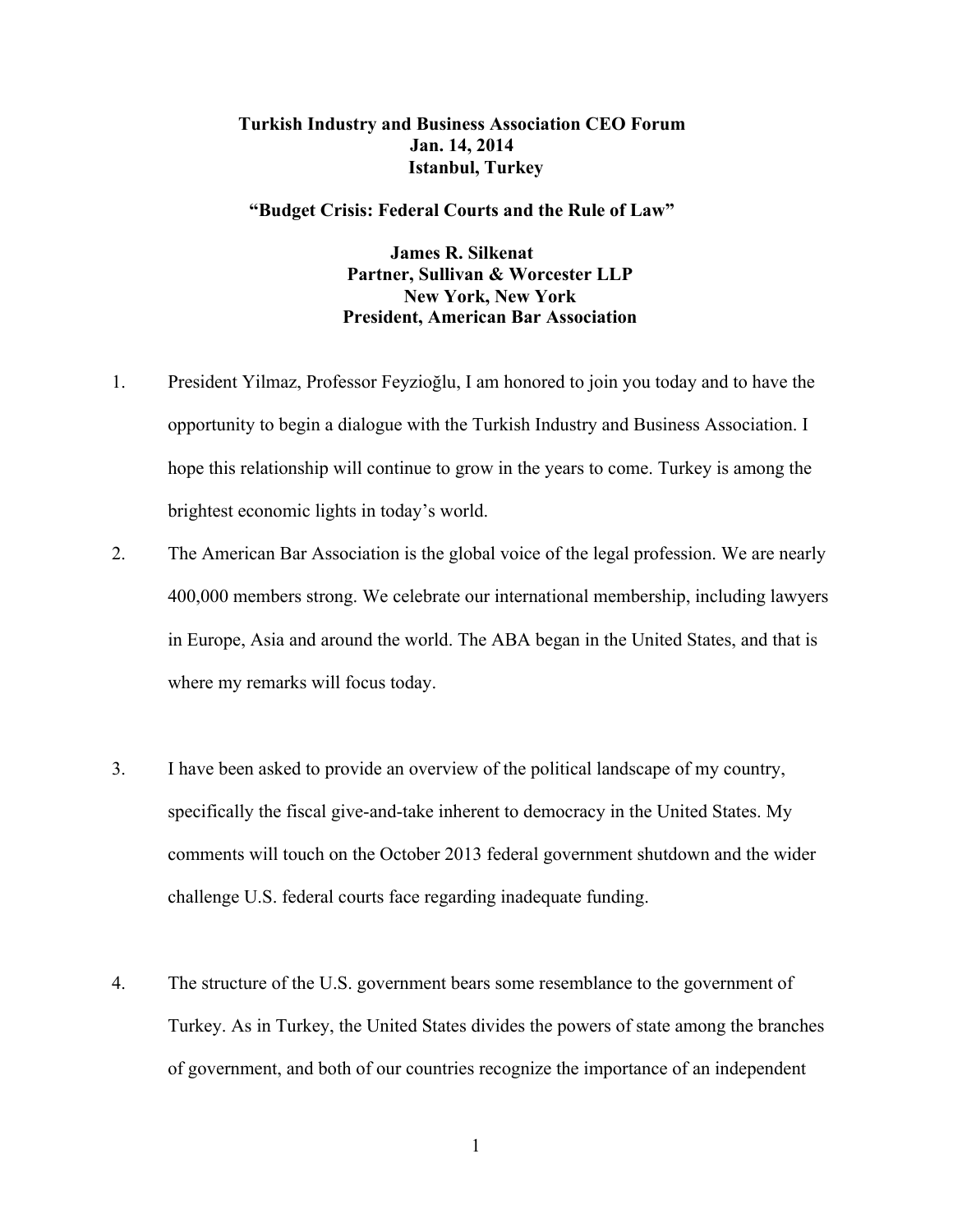judiciary. The U.S. Congress creates budgets for the government, but the President must consent to the spending plan.

- 5. As in Turkey, the government of the United States benefits from a multiparty system, whereas European democracies typically feature many different parties with more specialized interests. In the U.S., the Democratic and Republican parties have broad platforms that promote comprehensive economic and social agendas.
- 6. Currently, the U.S. House of Representatives is controlled by the Republicans, the Senate is controlled by the Democrats and President Barack Obama is a member of the Democratic Party — which means we have a divided government. Neither party has the ability to enact its agenda without discussion and compromise.
- 7. It is in this political environment that the October 2013 U.S. government shutdown occurred.
- 8. The shutdown was prefaced by years of intense, last-minute budget negotiations that only narrowly averted crisis through compromise. Every fiscal budget is a battle over issues as broad as how to wage wars, and as small as things such as environmental studies.
- 9. But since President Obama's re-election in 2012, the budget process has grown more divisive and more contentious. Republicans have used budget negotiations to attempt to prevent President Obama from advancing his agenda. Democrats have waged a defensive battle, but with little positive response from the other side.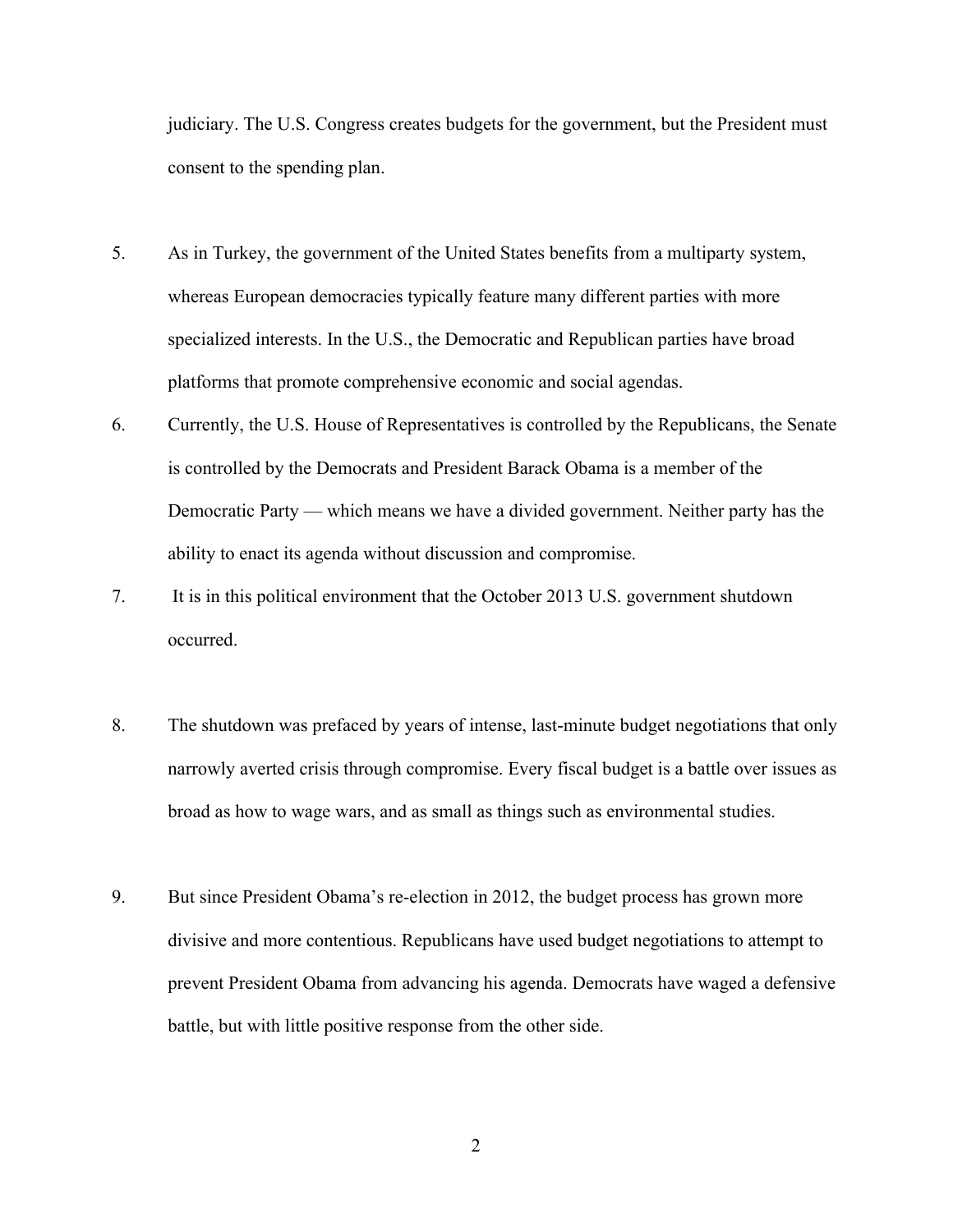- 10. By September of 2013, both sides realized that the chance for stalemate and a government shutdown was very real. Influential members of the Republican Party decided to oppose any continuation of the budget process that provided funding for the nation's health care law.
- 11. The Affordable Care Act, a comprehensive overhaul of U.S. health care, was passed by a Democratic Congress and signed into law by President Obama in 2010. The law extended health care benefits to many Americans. Last fall, Republicans, some of whom were elected in part because of their opposition to the Affordable Care Act, declined to support a budget that funded the law. President Obama insisted that the Affordable Care Act was the law and that funds should be appropriated for it.
- 12. Neither side gave ground, and, as a result, the United States government shut down for 16 days.
- 13. Many underlying factors contributed to the October shutdown. Partisanship, certainly, was foremost. Democrats and Republicans have very different economic and social visions for the United States, and the budget process has become the forum for that debate.
- 14. Other dynamics also were in play. Many Republicans and Democrats believed a shutdown would benefit their party and their individual electoral standings. Some thought shutting down the work of the government would represent voter antipathy for the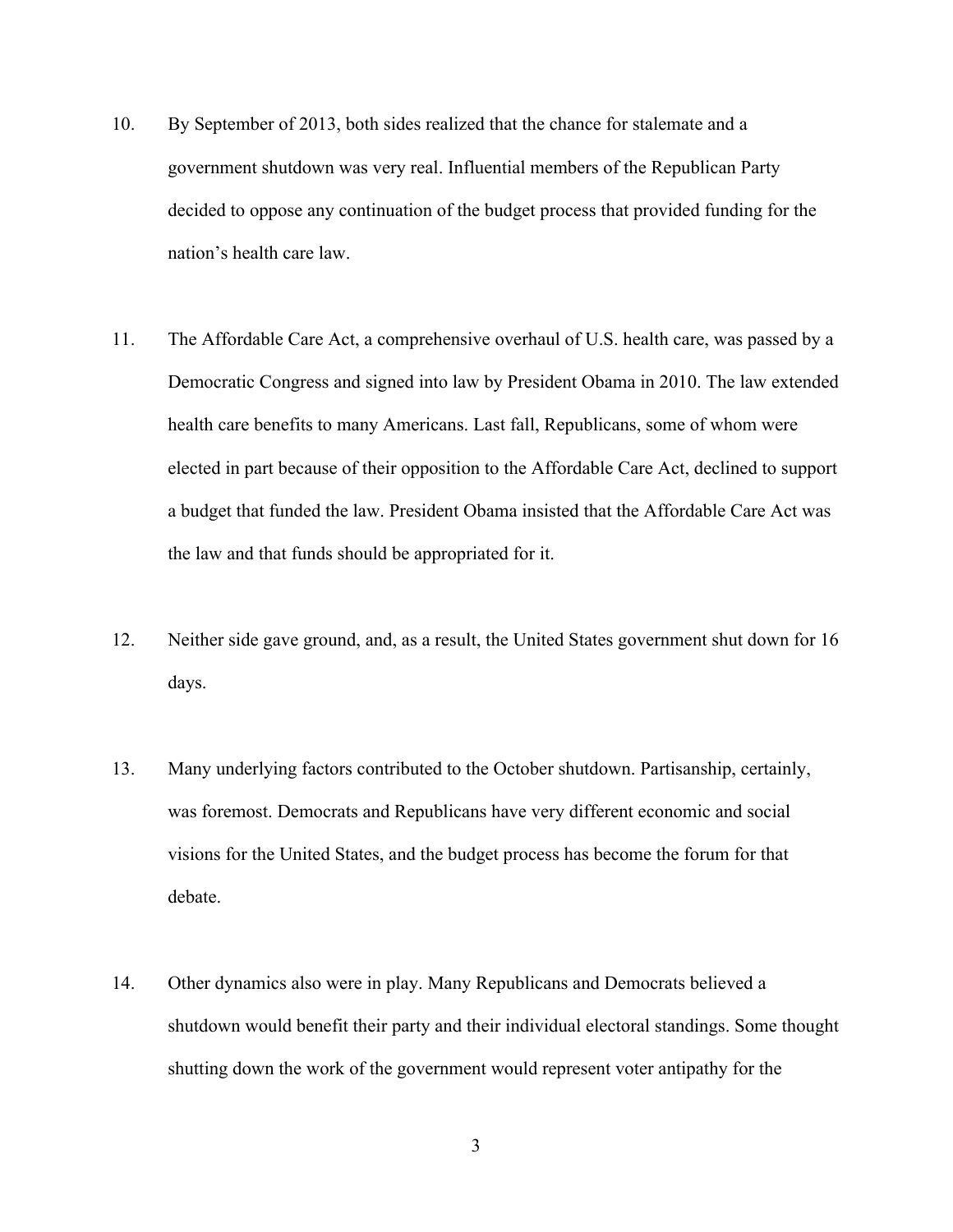administration of President Obama and his signature health care reforms. There was also a tide of brinksmanship. And, ultimately, both sides feared not only losing, but also that defeat would demoralize their supporters in this year's coming Congressional elections.

- 15. A more subtle undercurrent that accelerated these factors is the decline in civility and personal relationships that have historically characterized the U.S. government. There is a tradition of courtesy and rapport in Congress that has broken down in many ways.
- 16. The government shutdown is also illustrative of a simple, but profound, conflict inherent between the need in a democracy to represent voters back home and the responsibility of elected officials to govern for the good of the country. There is tension in these two responsibilities. This is the burden of representative democracy. Policymakers are asked to balance priorities on top of their own electoral future. And there are consequences when that balance is not maintained.
- 17. Standard & Poor's estimates that the shutdown cost the U.S. economy \$24 billion. The region around the nation's capital lost \$217 million per day in wages. Multimillion-dollar government contracts were in jeopardy. The world economy shuddered.
- 18. Less obvious was the danger that the shutdown posed to the U.S. judiciary. And it was on this topic that I testified before a U.S. congressional forum concerning the shutdown.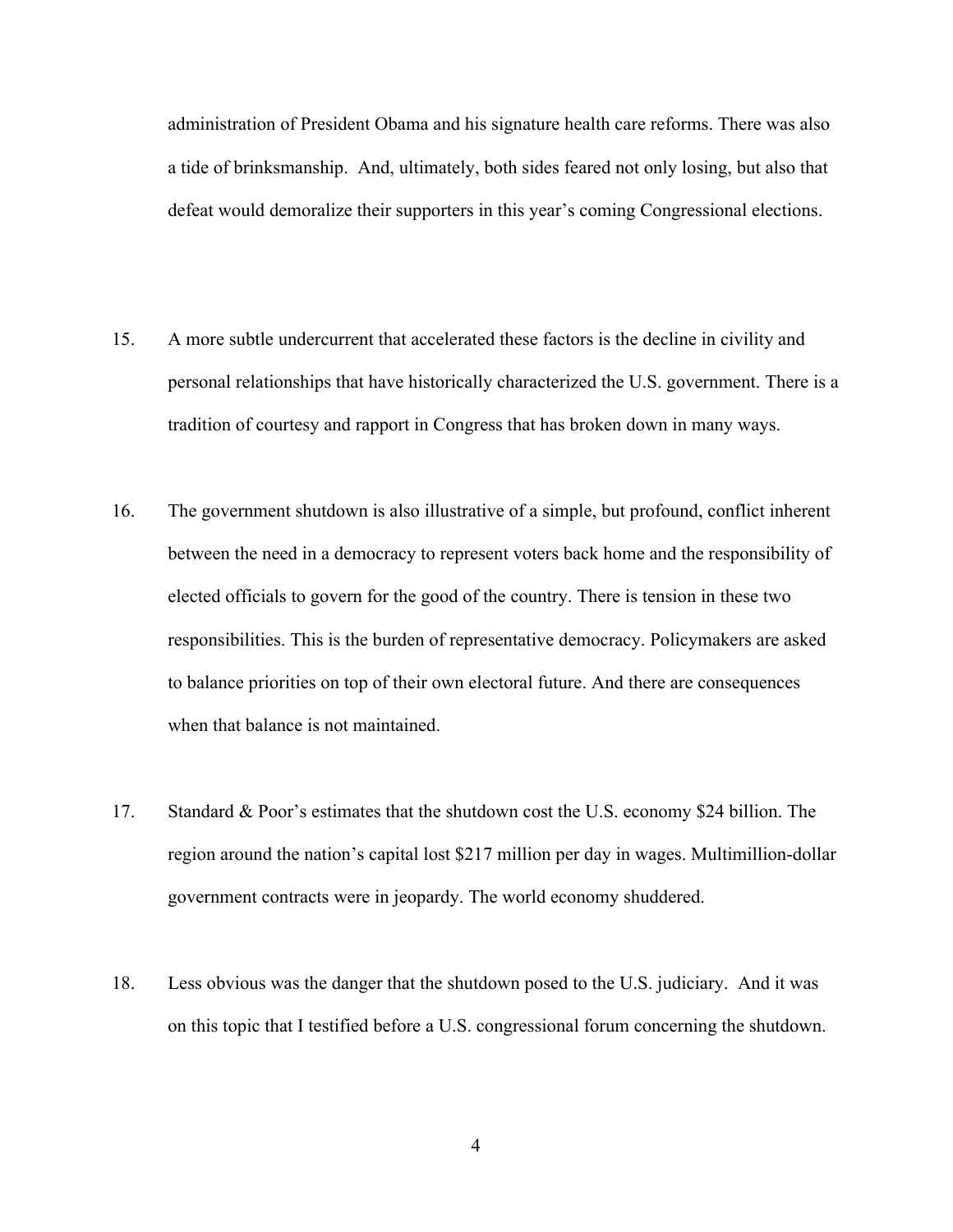- 19. U.S. courts have responsibilities beyond the adjudication of cases brought before them. The federal judiciary maintains pretrial programs to help children and first offenders avoid long jail sentences. Federal courts are responsible for supervising defendants awaiting trial and those on post-conviction release. Court-appointed attorneys must represent the poor who are accused of crimes, and citizens must be organized into juries to pass sentence on their peers.
- 20. Keep in mind that the U.S. judiciary has no control over its workload. Congress passes laws that expand the definition of what is criminal. Congress also decides the laws setting out which parties can seek judicial relief, and the government applies those laws. U.S. courts are active participants in the justice system, but not in the process of crafting the law.
- 21. Caseloads are staggering. In 2012, more than 350,000 cases were filed in U.S. federal district courts and courts of appeals. Federal bankruptcy courts heard 1.2 million cases. More than 137,000 poor people were represented by court-appointed counsel.
- 22. When U.S. courts receive less money, they cannot bar their doors. They cannot refuse to hear a dispute between two businesses. They cannot refuse to rule on the Constitutionality of laws. They cannot refuse to hear a man or woman's plea and let that person languish in a prison cell.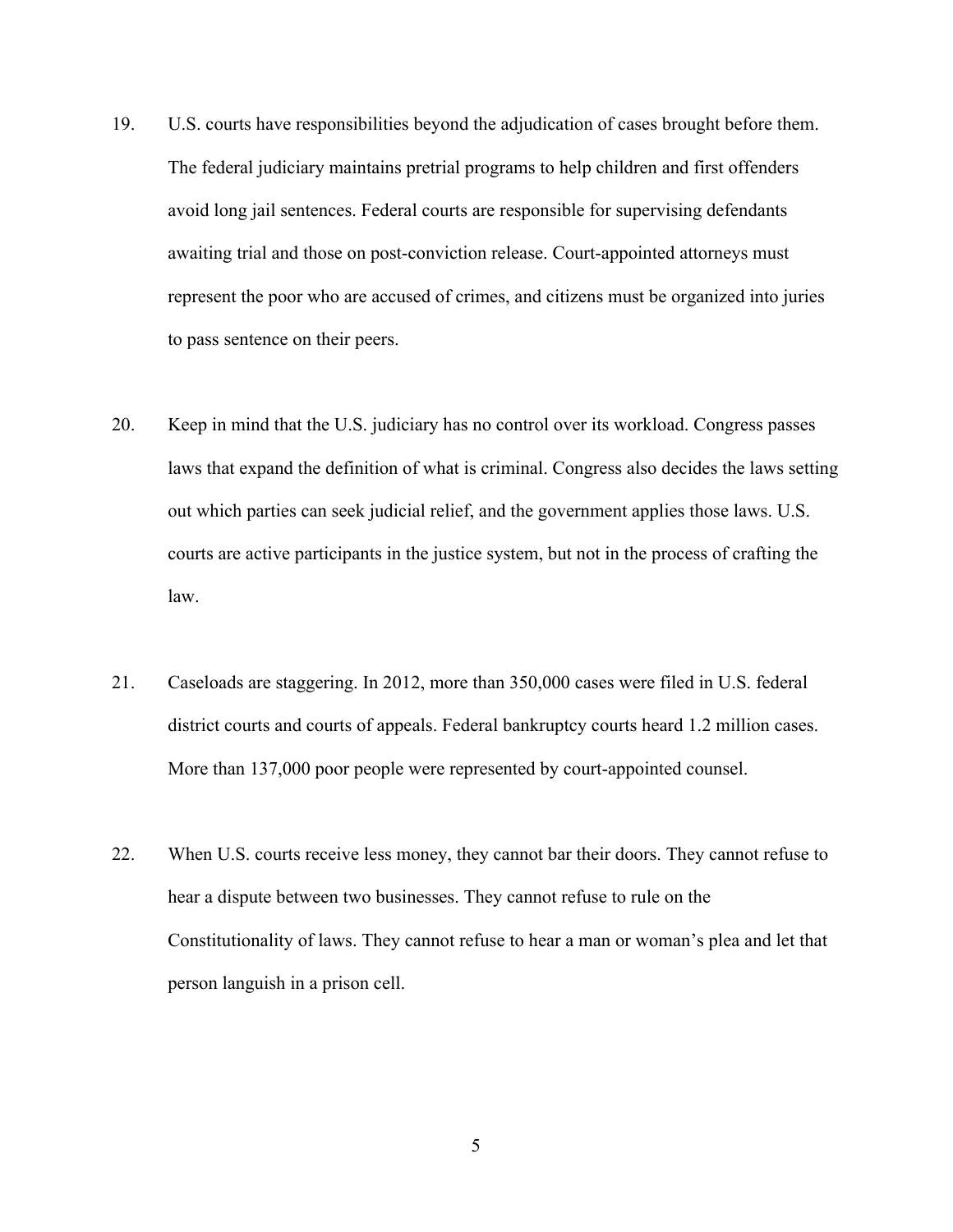- 23. Instead, the backlog of cases grows, the time that parties must wait for judicial relief grows and the expense for businesses that are made to wait for trial grows. U.S. courts will hear the cases, but it may be years before they are completed.
- 24. Fortunately, the government shutdown ended before U.S. courts experienced a crisis. Through clever accounting and revenue generated from filing fees, federal courts were able to function during the shutdown, but only barely. If the shutdown were prolonged beyond two weeks, the courts would have been forced to close their doors for most purposes.
- 25. The October 2013 federal government shutdown was a shock to the system and a wakeup call to many who do not regularly follow the courts. They heard for the first time that justice was in jeopardy. But for the American Bar Association, the shutdown was just another example of how our justice system is at risk.
- 26. Before the October 2013 shutdown, the ABA warned that federal courts faced terrific challenges as a result of inadequate funding. That threat to the judiciary is called sequestration. Sequestration is an obscure legal procedure of Congress, but it results in automatic spending cuts that reduce government expenditures across the board. Imagine if your business decided overnight to cut 5 percent from every department and every process, whether that is payroll, manufacturing or shipping, regardless of the consequences. That is the irrationality of sequestration.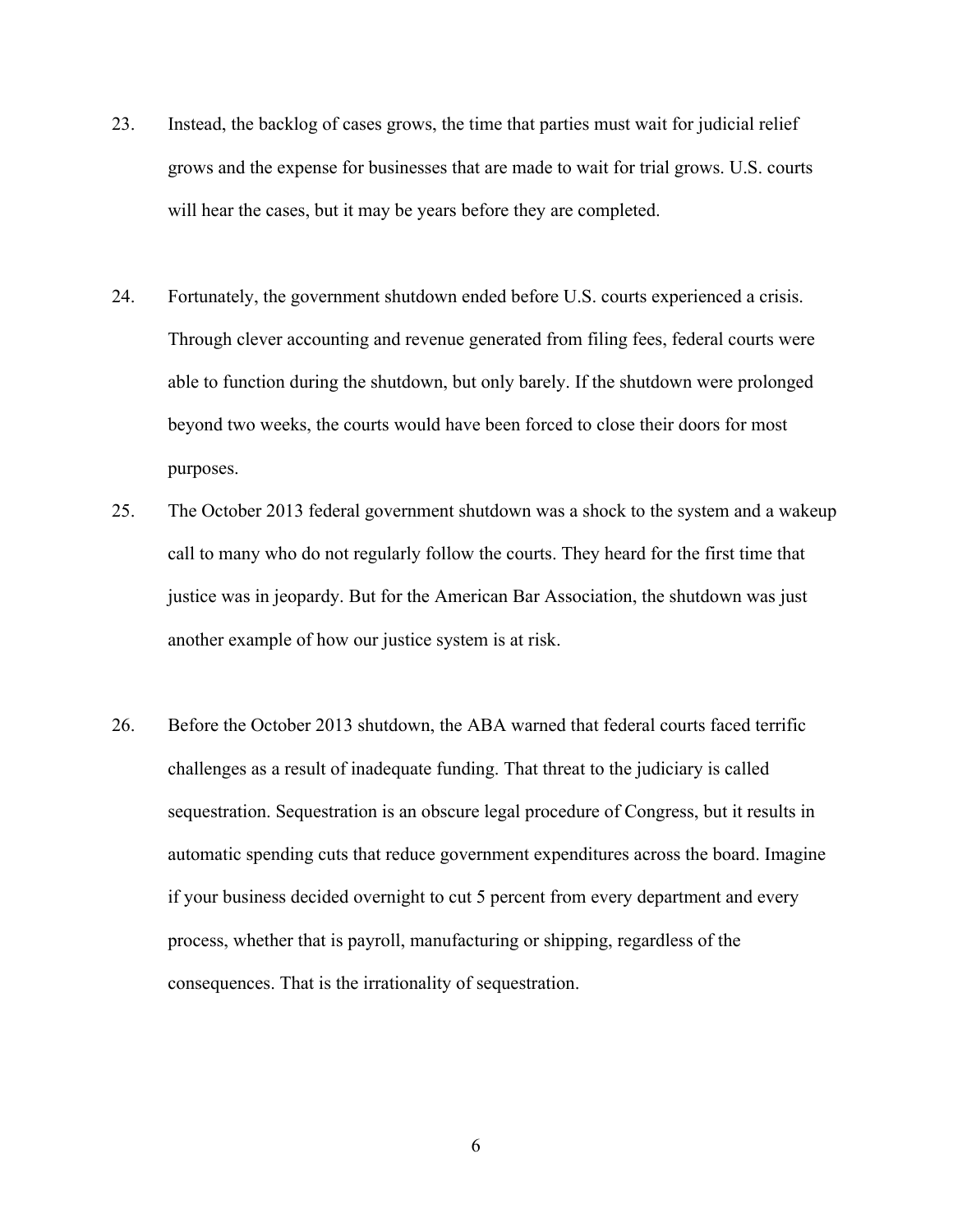27. Also a product of a combative Congress, sequestration was an agreement made in 2011 between Democrats and Republicans to limit spending by the federal government. Sequestration removed 5 percent from every government budget. The military, health and human services, even the judiciary, lost 5 percent of its budget, with further cuts to come.

- 28. For the judiciary, sequestration is hugely disruptive. It cut \$350 million from the judiciary's fiscal 2013 budget. As a direct result of sequestration, there are fewer staff to process new civil and bankruptcy cases, resulting in slowdown throughout the court system. There are also fewer probation officers, fewer public defenders and even less funding for security guards at federal courthouses. In fact, staffing levels are at their lowest since 1997.
- 29. To give you an idea of how small a percentage of the entire federal budget the judiciary makes up, imagine an apple. Imagine slicing that apple into 100 thin pieces. Now imagine taking one of those pieces and cutting it again into five pieces. One of those bits of a sliver, that minute one-fifth of 1 percent, is the total expenditure of the United States government for the federal judiciary. Courts are hardly a significant financial burden on the federal government.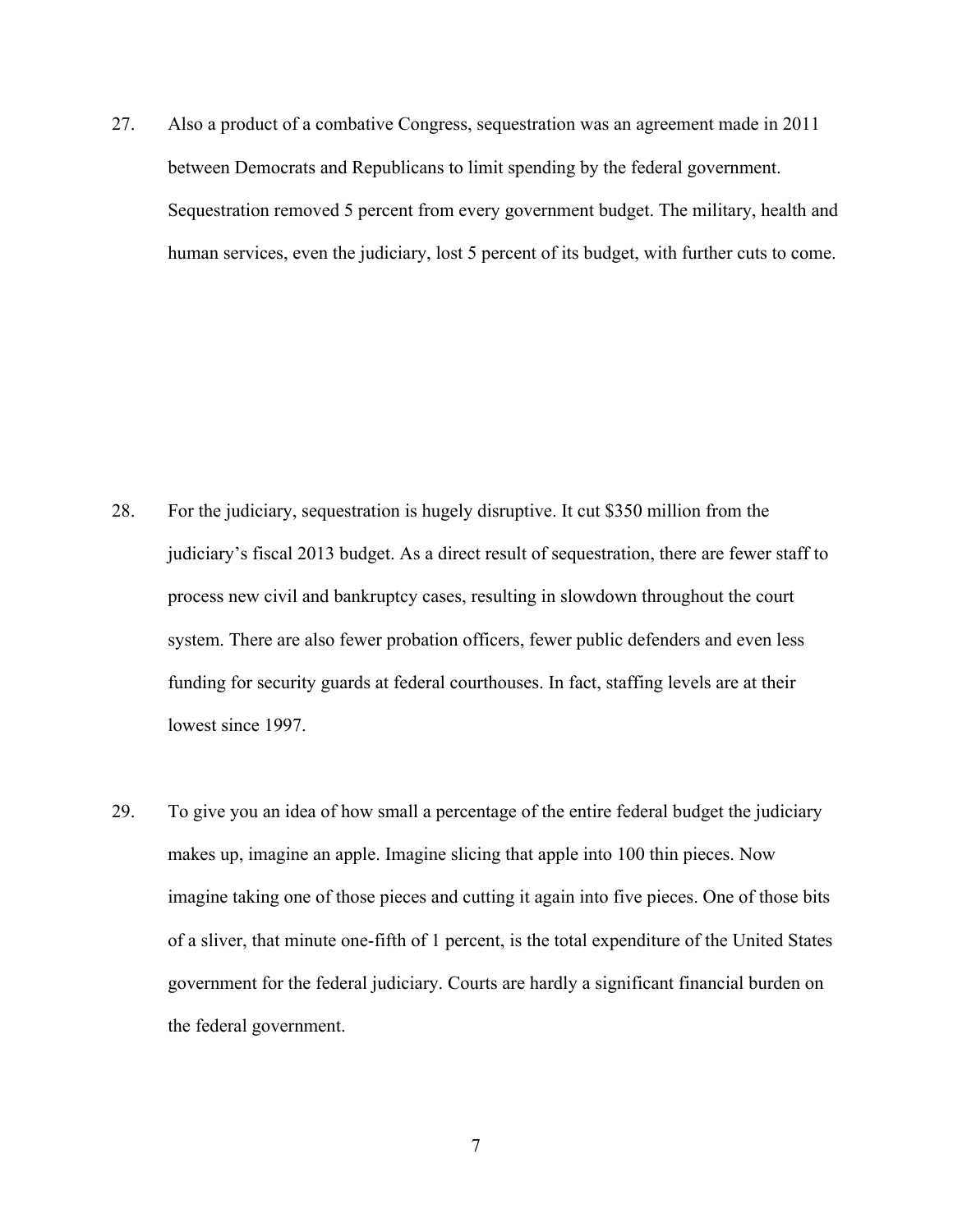- 30. Just last month, Supreme Court Chief Justice John Roberts, the highest court official in the United States, issued a serious warning. He wrote that budget cuts remain, quote, "the single most important issue facing the courts." He went on to say that continued anemic budgets pose a genuine threat to public safety. Unless sequestration is reversed and federal courts receive a small increase in their budget, Justice Roberts warned that courts will be forced to lay off an additional 1,000 staffers. Remember that courts cannot simply refuse cases because of workload. Instead, the consequence will be costly delay. You can imagine the cost for your business if you paid lawyers to prepare a lawsuit and then had to wait for years for a result.
- 31. It is important to note that federal courts have done their utmost to cut costs and improve efficiencies. The federal judiciary developed a plan in 2004 to contain rent payments, limit space and slow the construction of new facilities. The courts also eliminated some staff positions and adopted information technology systems to reduce expenditures for staffing. Court administrators have also saved money by cutting empty positions and sharing administrative services among court units.
- 32. Why do courts receive such a small percentage of the federal budget? There are many reasons. First, courts do not require a sizable percentage of the U.S. budget to operate effectively. Their duties are administered in courthouses; the major costs are salaries and rent. The cost of doing business is simply greater for other sectors of government.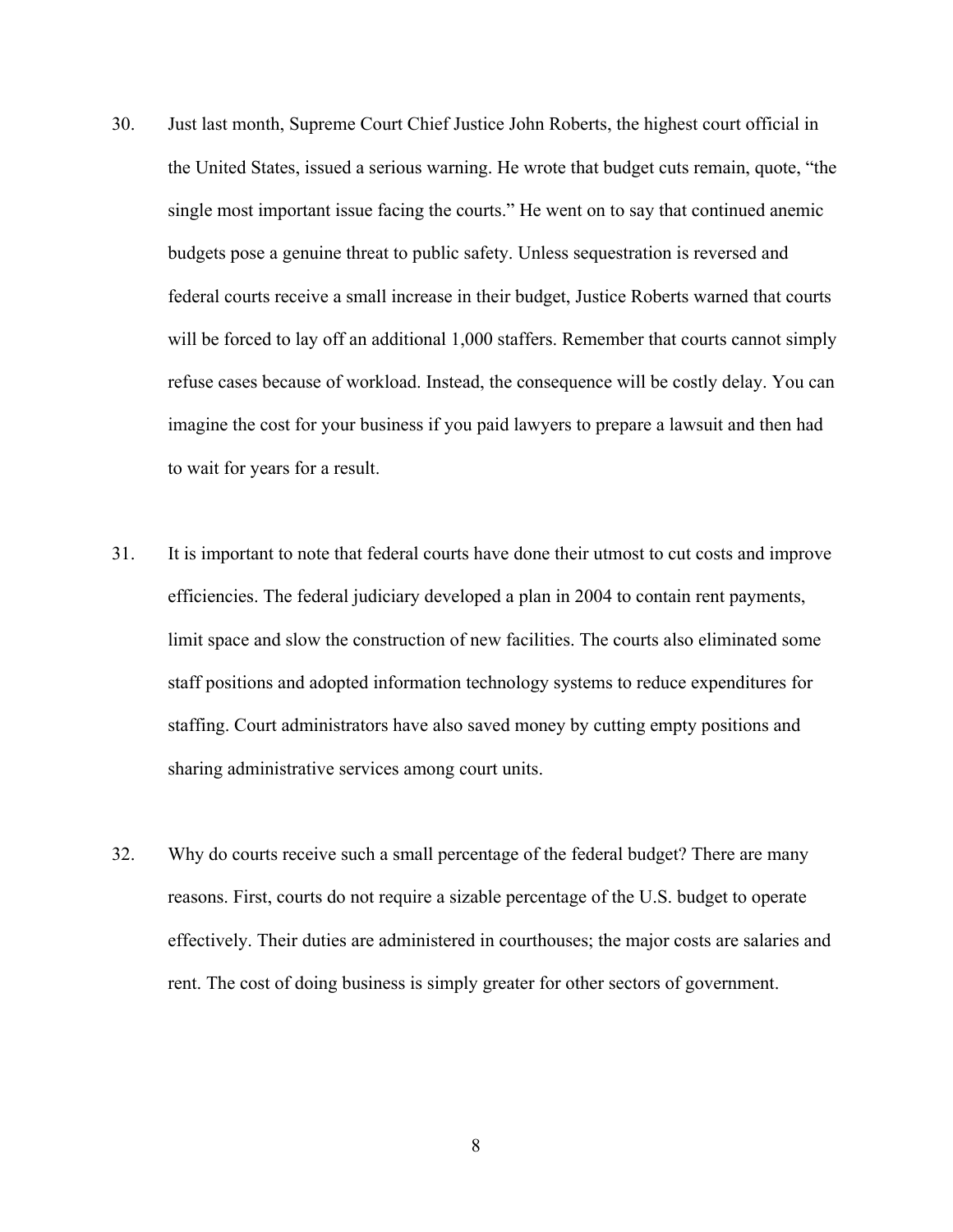- 33. That said, even the one-fifth of 1 percent of the federal budget that the courts receive requires a fight because the courts are not a significant political presence with policymakers. Consider the priorities of an elected official, a member of Congress. There are local priorities that affect individual constituents. There are state priorities such as funding for additional police officers or for road construction. There are regional priorities including energy production and clean air. And there are national security priorities.
- 34. U.S. courts do not fit cleanly into any one of these priorities, although they touch individuals and businesses at every level. Courts do not have constituents in the general public clamoring for their funding. Competing interests drown out the rational argument courts make for enhancing their funding.
- 35. This is why it is critical for lawyers to be advocates for our courts. This is why the American Bar Association is the staunchest defender of court funding and the preservation of justice and the enduring rule of law. Courts need champions to explain to the public why they are important to their daily lives. Courts need advocates to explain to policymakers in Congress why they are important to the security and prosperity of the United States.
- 36. The American Bar Association is actively working with Congress to increase court funding. Our 400,000 members are a powerful network that is able to engage Congress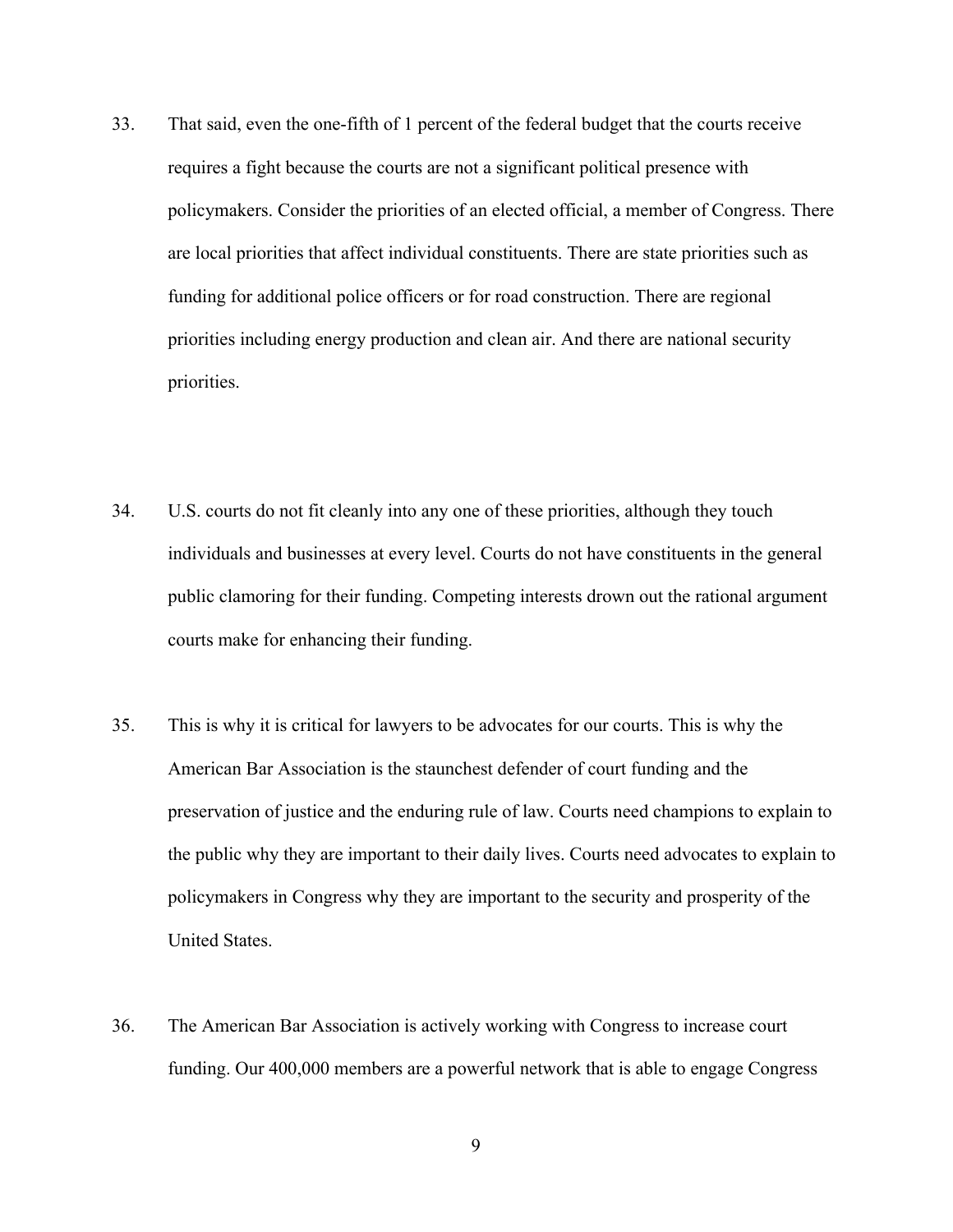and press for higher appropriations. Lawyers are proud to defend their courts, and we have seen judges lobby policymakers for greater resources. In 2013, the chief judges of 87 federal district courts issued a letter to Vice President Joe Biden asking for greater investments in the justice system and decrying cuts mandated by sequestration.

- 37. Looking ahead, will politicians continue to use the budget process to fight ideological battles? Yes. It is a platform for public officials, and a budget is an expression of nation's priorities. If you care about how government shapes the lives of its citizens, then the budget is your vehicle. Unfortunately, this will have consequences for even the nonpolitical judiciary.
- 38. Will there be future government shutdowns? History suggests that there will be. Since 1977 there have been 17 funding gaps, although most were very short. In fact, since 1955 there have only been four years on record in which the U.S. government was able to pass all spending measures on time.
- 39. Will U.S. courts continue to face fiscal uncertainty? Regrettably, yes. Federal courts will continue to process very high numbers of case filings. They will continue to do so with comparatively few resources. The courts will continue to ask for modest increases, and Congress will respond with modest interest. It is role of the American Bar Association and of U.S. lawyers to advocate for our courts. Not simply because we work in the courts,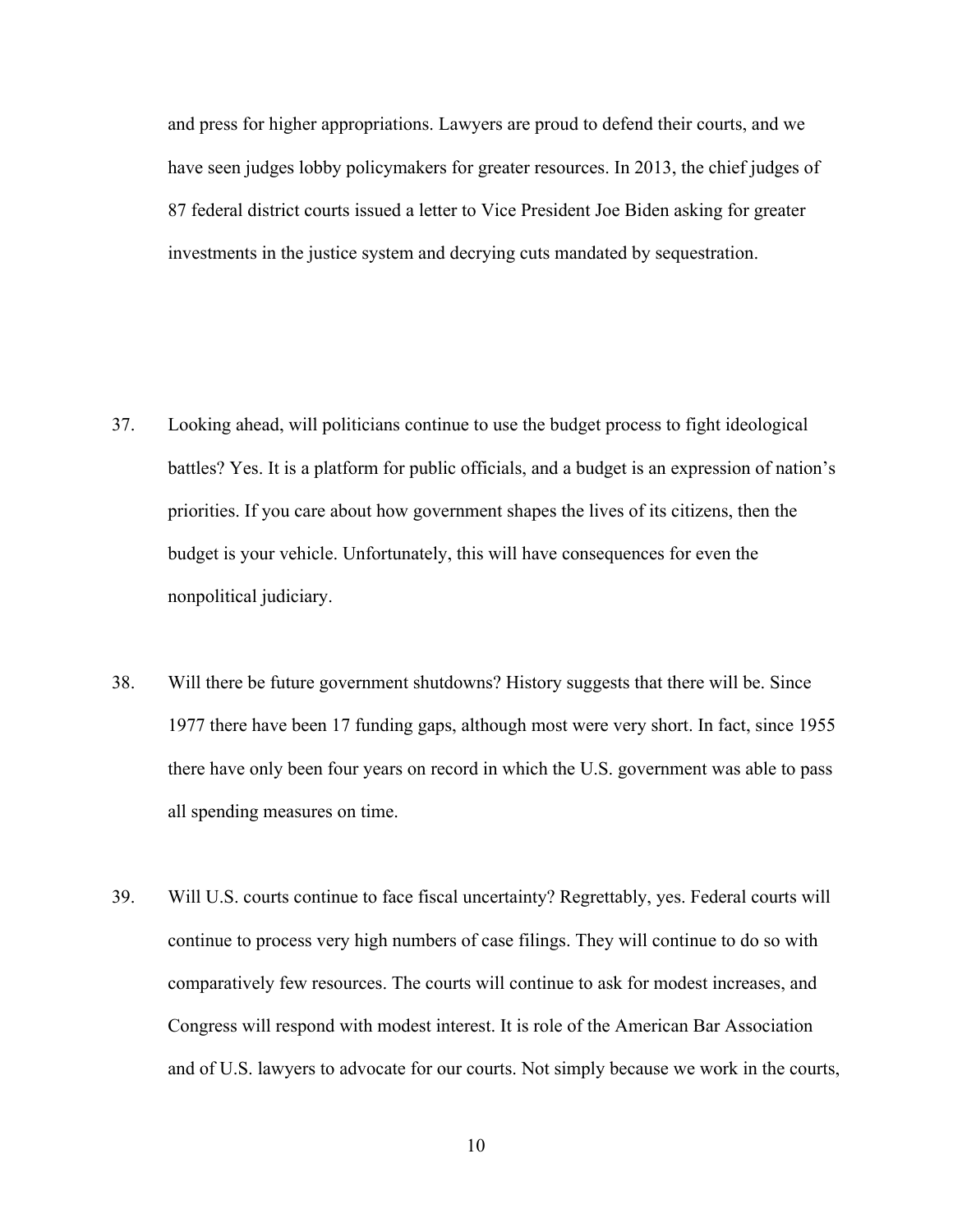but because our justice system demands it. Lawyers are the defenders of justice. The ABA, as the voice of lawyers must lead the fight.

- 40. Finally, will the rule of law in the United States suffer as a result? In the short term, perhaps, but not irreversibly. At our core, Americans are independently minded. We expect limited government interference with our lives. We recognize, however, that the financial and social independence we enjoy is only possible in a nation of laws. We do not believe that anyone is above the law. We have held our highest elected officials to the letter of the law. Americans respect courts and judges as the ultimate authority of what is lawful.
- 41. Federal courts may face budget shortfalls. Our courts may not have the resources and staff power we hope for. Justice may be slow, but it is inexorable. Americans know that, and that is why we will never allow the rule of law to erode. The rule of law underpins our success as a nation.
- 42. Allow me to end with these thoughts: Courts are not just a place where contract disputes are settled. They are the foundry of economic liberty, where respect for the right to property is cast every day. Courts are not merely arbiters between parties. They are the crucible of truth.